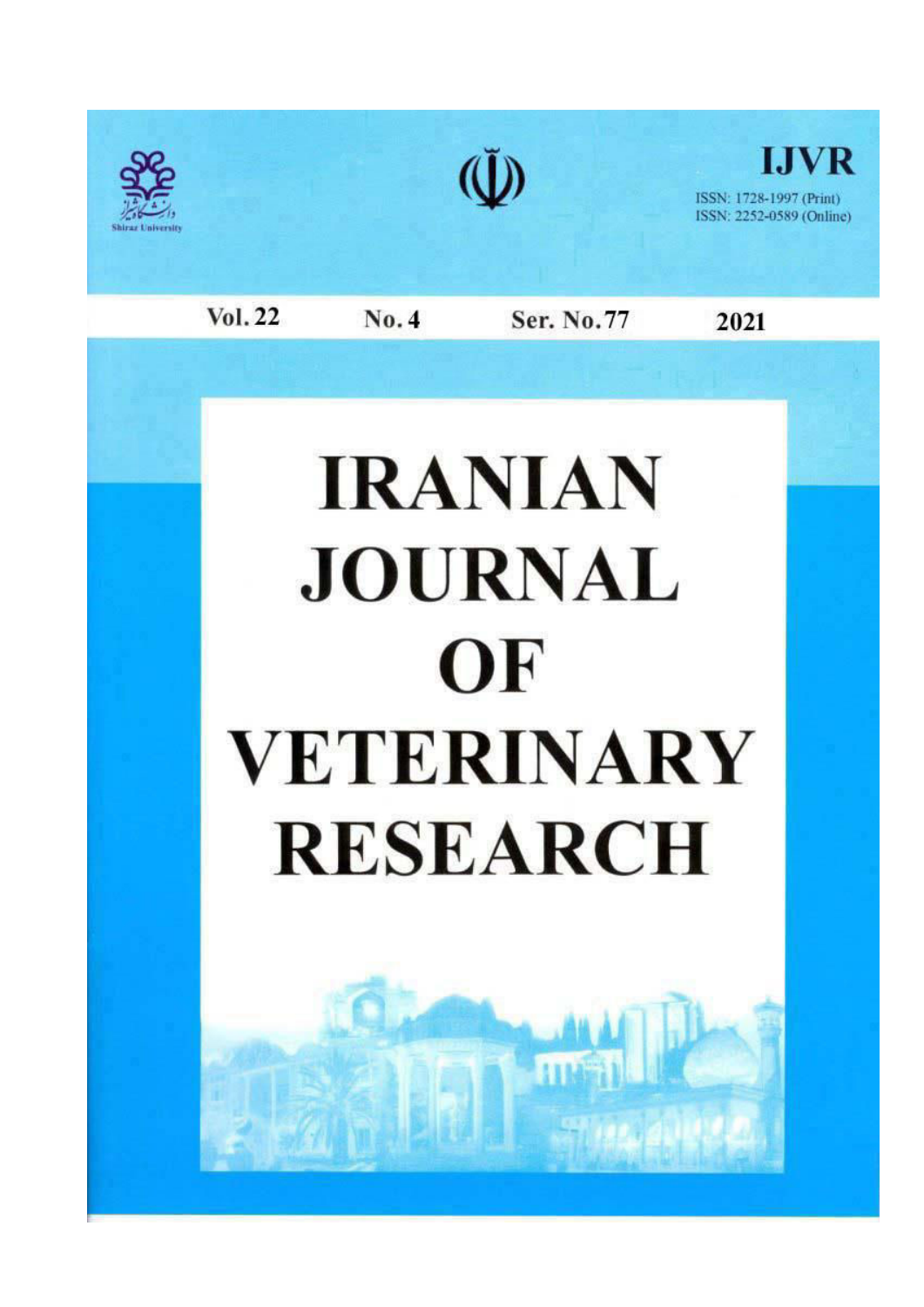### **Short Paper**

# Monitoring udder health status using somatic cell counts in Holstein dairy herds located in north-east of Iran and effectiveness of 10-point mastitis control program

Rahimi, M. R.<sup>1</sup>; Khoramian, B.<sup>2</sup>; Drillich, M.<sup>3</sup> and Azizzadeh, M.<sup>2\*</sup>

<sup>1</sup>Graduated from Faculty of Veterinary Medicine, Ferdowsi University of Mashhad, Mashhad, Iran; <sup>2</sup>Department of Clinical Sciences, Faculty of Veterinary Medicine, Ferdowsi University of Mashhad, Mashhad, Iran; <sup>3</sup>Clinical Unit for Herd Health Management in Ruminants, University Clinic for Ruminants, Department for Farm Animals and Veterinary Public Health, University of Veterinary Medicine Vienna, Vienna, Austria

\*Correspondence: M. Azizzadeh, Department of Clinical Sciences, Faculty of Veterinary Medicine, Ferdowsi University of Mashhad, Mashhad, Iran. E-mail: m-azizzadeh@um.ac.ir

dol 10.22099/IJVR.2021.40046.5805

(Received 11 Mar 2021; revised version 4 Oct 2021; accepted 18 Oct 2021)

### **Abstract**

Background: The somatic cell count (SCC) of individual cow samples is a useful proxy for monitoring udder health status. Aims: The present study aimed to provide updated information about udder health in Iranian Holstein dairy cattle, and to quantify the effectiveness of the mastitis control program. Methods: A total of 17,990 monthly test-day records from 1,663 Holstein dairy cattle in 10 "regular" herds and 2,389 test-day records from 386 Holstein dairy cattle in 2 herds that were assigned to the 10-point mastitis control program ("controlled" herds) were included. Each test-day record comprised the date of recording, daily milk production (kg), fat and protein (%), days in milk, parity, and SCC. Results: Median (Q1-Q3) SCC  $\times$  10<sup>3</sup> for "regular" and "controlled" herds were 136 (52-391) and 64 (24-204) cells/ml, respectively. Also, the percentage of records containing SCC  $>200,000$  cells/ml (elevated SCC) for these groups were 40.3% and 25.5%, respectively. Mixed effects logistic analysis revealed that milk records from cows in the first lactation, early lactation, and with >40 kg daily milk yield had lower odds of elevated SCC. The odds of elevated SCC were lower in summer and autumn than in winter. Conclusion: Host and environmental characteristics influence SCC. This should be considered for the interpretation of SCC results. Mastitis control programs can support dairy producers to reach a standard level of udder health.

Key words: Dairy cow, Iran, Mastitis control program, Somatic cell count, Udder health

# **Introduction**

Monitoring milk somatic cell count (SCC) is a useful and well-established method to identify subclinical mastitis (SCM) and track udder health at individual and herd levels. This information is useful for treatment decision-making and the consultation process in dairy farms (Hawkins, 2019). The most commonly used cutoff value for SCM in individual cattle is 200,000 cells/ml, which has an acceptable sensitivity and specificity (Blowey and Edmondson, 2010; Constable et al., 2016). SCM is associated with decreased milk production, quality, and inadequate milk processing. For every 100,000 SCC increase over 200,000, there will be a 2.5% reduction in daily milk yield (Blowey and Edmondson, 2010), resulting in over 363 kg milk production loss per cow/305 days (Bradley and Green, 2005). Furthermore, most dairy companies penalize farmers with bulk tank SCC above 200,000 cells/ml, and producers with SCC >400,000 cells/ml are not permitted to sell their milk, e.g. in the European Union (Blowey and Edmondson, 2010).

There are approximately 13,200 commercial dairy herds housing a total of 2,090,000 dairy cows in Iran. The average milk yield per cow per lactation is 10,100 kg. About 90% of milk production is utilized in the country, and the surplus of milk and milk products is exported (Statistical Centre of Iran, 2017). Controlling SCM can help dairy farmers to produce more milk with higher quality. More than one decade ago, the average SCC in Iranian dairy farms was reported to be >400,000 cells/ml (Bolourchi et al., 2008). We conducted the present study to provide updated information on the udder health in commercial Holstein dairy herds in the north-east of Iran. The prevalence of test-day records with elevated SCC  $(>200,000 \text{ cells/ml})$  was determined and the association of host and environmental factors with the probability of elevated SCC was investigated. Furthermore, to quantify the effectiveness of a precise mastitis control program, we analysed SCC records of dairy cows assigned to the 10-point mastitis control program.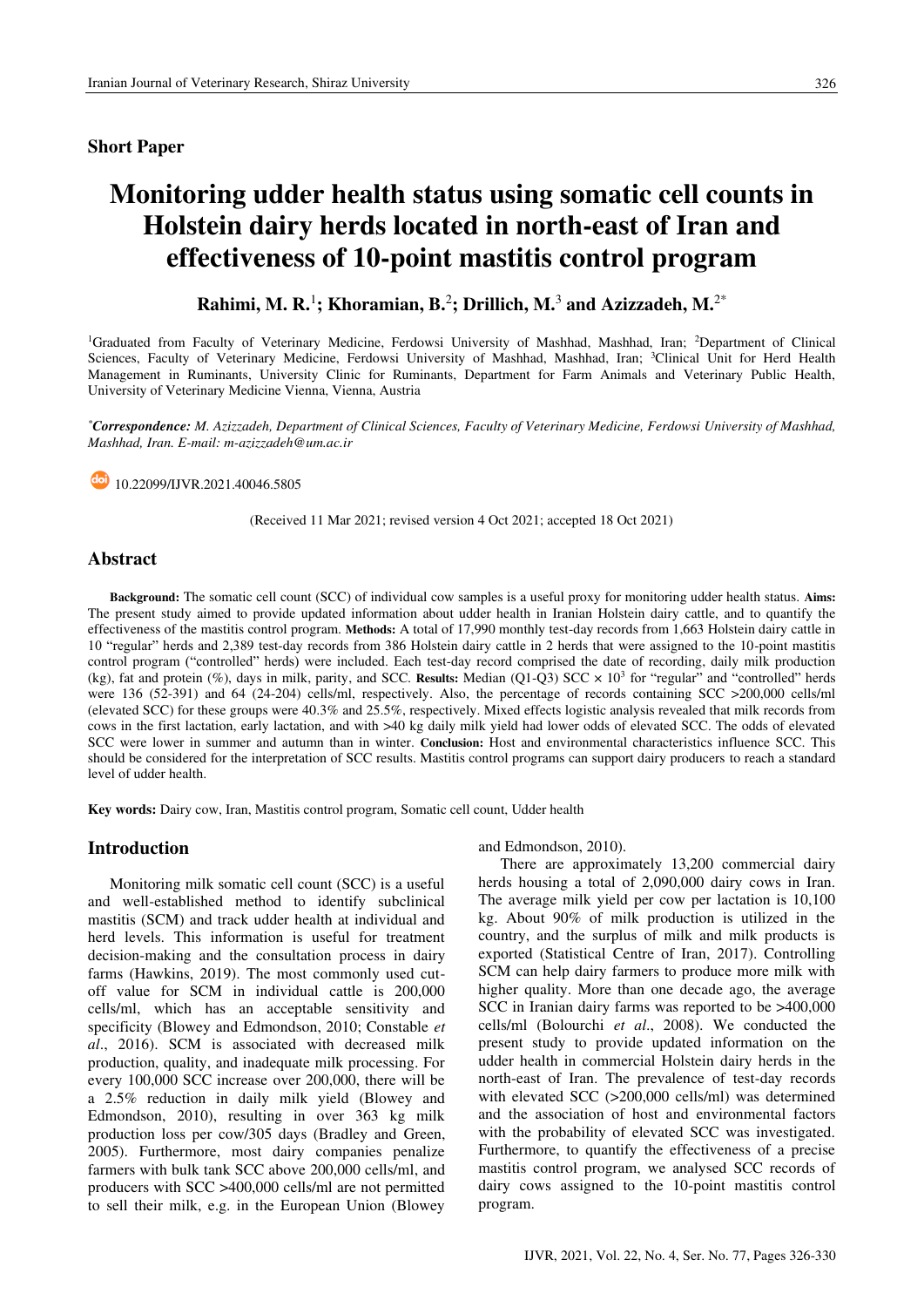# **Materials and Methods**

#### Study population and data collection

This study was conducted in north-east of Iran. The climate in this area is characterized by a hot and dry summer (average minimum and maximum temperature 17-34 °C) and a mild and humid winter  $(2-12$  °C). Precipitation in summer is rare and in winter is about 80 (Iran Meteorological Organization, mm 2018). Participating dairy herds were registered at "the Centre of Animal Breeding and Promotion of Animal Products, Iran", and farmers agreed to take part in the study. Monthly test-day records were retrieved from 10 herds located in north-east Iran between 20 March 2017 and 20 September 2018. All records were checked for plausibility and errors, and data from cows  $\leq$  and  $>$ 300 days in milk (DIM) and animals with clinical diseases were excluded. From these 10 herds ("regular" herds), 17,990 monthly test-day records from 1,663 Holstein dairy cows were analysed. The median herd size was 180 milking cows (range 110 to 500 cows), mean  $(\pm SD)$ parity was  $2.5 \pm 1.5$ , and the average 305-day milk production ranged from 9,500 to 11,400 litres. Each testday record included the date, daily milk (kg), fat and protein  $(\%)$ , DIM, parity, and SCC  $(x10^3 \text{ cells/ml})$ , determined using Fossomatic 5000 (Foss Electric, Hillerød, Denmark). Parity was coded as categorical variable (primiparous and multiparous cows), mean daily milk yield as a categorical variable with three classes:  $<30$  L, 30-40 litres, and  $>40$  L, and season as a categorical variable with four classes: spring (March to May), summer (June to August), autumn (September to November), and winter (December to February). DIM was categorized as 1st (8-30 DIM), 2nd, 3rd (31-90) DIM), and  $>4$ th months of lactation (91-300 DIM).

Within the same period, we recorded the SCC of 2,389 monthly test-day records of 386 Holstein dairy cattle from two herds that were assigned to the 10-point mastitis control program (Constable et al., 2016) under expert's supervision ("controlled" herds). The mean  $(\pm SD)$  parity was 2.9  $\pm$  1.7, the average 305-day milk production was 10,500 and 12,100 L/cow for the two "controlled" herds. In these herds, pre-milking and postmilking teat disinfection were performed using chloride and an iodine based dip, respectively. Teats were dried with a single service paper towel. A blind dry cow therapy was performed for all cows. Clinical mastitis cases were treated with non-steroidal anti-inflammatory drugs (NSAIDs), and locally or systemically with antibiotics, chosen based on herd data for the likely causative agent and the antibiotic resistance pattern. The inclusion criteria for the enrolment of test-day records in "controlled" herds were similar to the test-day records of "regular" herds.

Milk samples were drawn by the Centre of Animal Breeding and Promotion of Animal Products, Iran as part of routine monitoring procedures with informed owner consent. Therefore, the study was exempt from ethical approval according to the Iran regulations.

#### **Statistical analysis**

All analyses were carried out using Stata Statistical Software, release 12.0 (Stata Corporation, College Station, TX, USA). Crude SCC, natural logarithm (ln) SCC, and somatic cell score (SCS) were described as medians [first quartile  $(Q1)$  - third quartile  $(Q3)$ ]. SCS was calculated using the equation: SCS= ln  $[(SCC/100,000)/0.693]+3$  (Constable et al., 2016).

The percentage of records containing  $>200,000$ and cells/ml was compared between "regular" "controlled" herds using the Chi-square test. The association between each explanatory variables, including parity, DIM, milk yield at recording date (host characteristics) and recording season (environmental characteristic), and the chance of elevated SCC (SCC >200,000 cells/ml) as a dependent variable were evaluated by univariate Chi-square tests. Explanatory variables associated with a chance of an elevated SCC at P<0.20 were selected for inclusion in the multivariate analysis. We used a mixed effect logistic regression model to quantify the effect of the prescribed explanatory variables on SCC as a binary outcome  $(0 =$ less than or equal to 200,000 cells/ml,  $1 =$  greater than 200,000 cells/ml). Herds and cows within them were included as the random effects in the mixed effect logistic regression model to take into account the correlation between observations within a herd and the effect of repeated observations at the individual cow levels. Fat and protein  $(\%)$  were compared between the elevated and non-elevated SCC records using a Mann-Whitney U test.

# **Results**

In the "regular" herds, the medians (O1-O3) for SCC  $\times$  10<sup>3</sup>, ln SCC and SCS were 136 (52-391), 4.91 (3.95-5.97) and 3 (2-5). In total, 7,244 (40.3%) test-day records showed elevated SCCs (>200,000 cells/ml). The proportions of records containing elevated SCC ranged from 30.3 to  $66.2\%$  (Fig. 1).



Fig. 1: Frequency of elevated SCC (SCC >200,000 cells/ml) records in "regular" dairy herds (n=17,990 test-day records from 10 herds)

A description of SCC in "regular" herds with regard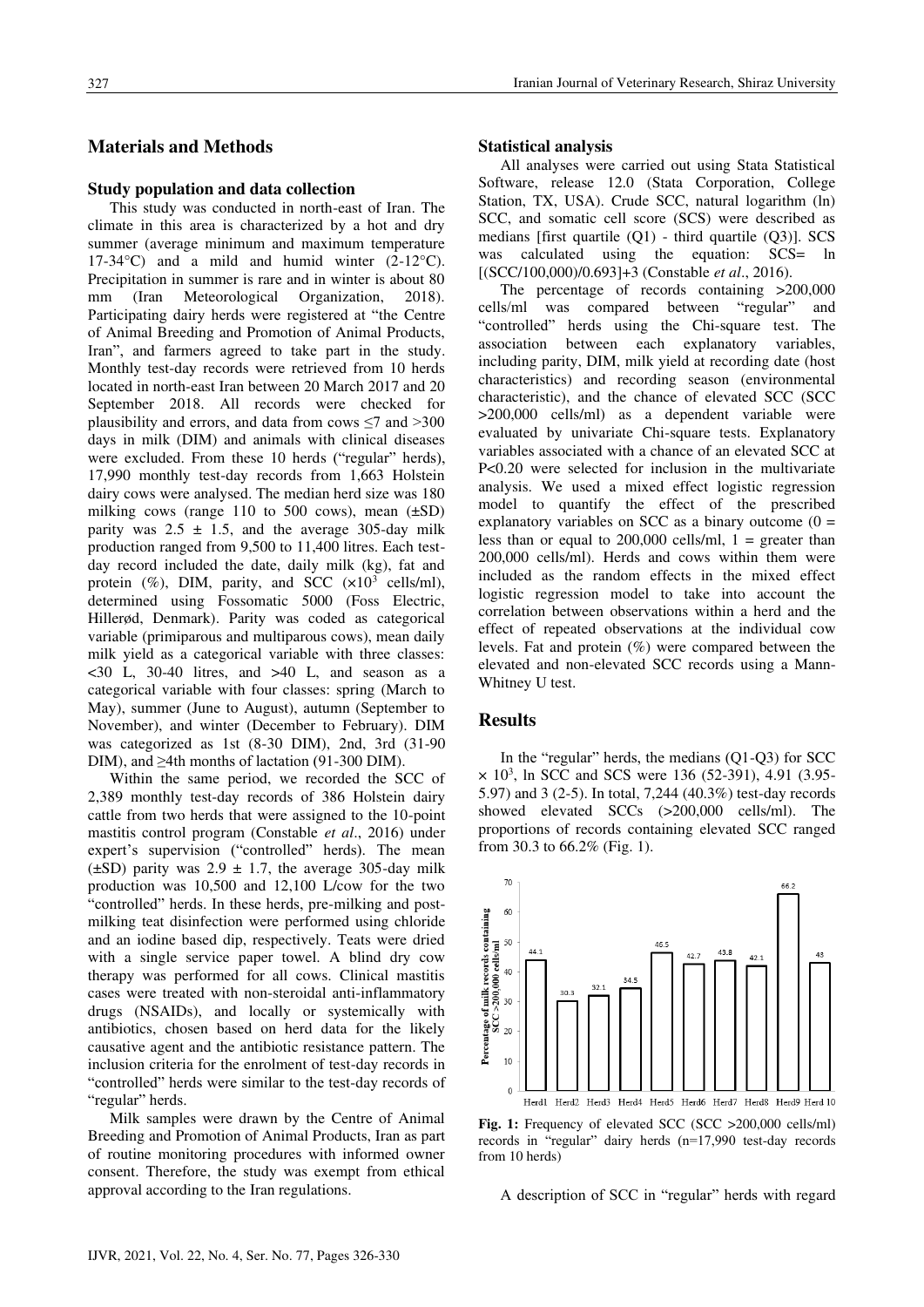| Explanatory variables | Levels             | Number of tested records | $SCC \times 10^3$ cells/ml<br>Median $(O_1; O_3)$ | $SCC > 200,000$ cells/ml |      | $P-valuea$ |
|-----------------------|--------------------|--------------------------|---------------------------------------------------|--------------------------|------|------------|
|                       |                    |                          |                                                   | n                        | $\%$ |            |
| Parity                | Primiparous        | 6,030                    | 77 (35:215)                                       | 1,584                    | 26.3 | < 0.001    |
|                       | Multiparous        | 11,958                   | 183 (71;479)                                      | 5,660                    | 47.3 |            |
| Milk yield (kg)       | $30$               | 3.984                    | 206 (75:594)                                      | 2,022                    | 50.8 | < 0.001    |
|                       | $30-40$            | 6.886                    | 127 (49:381)                                      | 2,690                    | 39.1 |            |
|                       | >40                | 7,120                    | 117 (46:313)                                      | 2,534                    | 35.6 |            |
| Stage of lactation    | 1st month          | 1,602                    | 105(46:301)                                       | 542                      | 33.8 | < 0.001    |
|                       | 2nd and 3rd months | 4.044                    | 110 (41:364)                                      | 1,483                    | 36.7 |            |
|                       | $>4th$ months      | 12,344                   | 149 (58:408)                                      | 5,221                    | 42.3 |            |
| Season                | Spring             | 6.049                    | 146 (56:431)                                      | 2,559                    | 42.3 | < 0.001    |
|                       | Summer             | 5,354                    | 125 (47:348)                                      | 2,033                    | 38.0 |            |
|                       | Autumn             | 3,204                    | 136 (53:387)                                      | 1,263                    | 39.4 |            |
|                       | Winter             | 3,383                    | 139 (53:402)                                      | 1,391                    | 41.1 |            |

Table 1: Median somatic cell count (SCC) and frequency of elevated SCC (>200,000 cells/ml) with regard to parity, milk yield, stage of lactation, and season (n=17,990 test-day records from 10 "regular" herds)

 $\overline{Q}$ 1: First quartile, and Q3: Third quartile.  $a$  P-values show the association of each explanatory variable and chance of elevated SCC records by the univariate Chi-square test

Table 2: Mixed effect logistic regression model showing the odds of the record containing elevated somatic cell count (>200,000 cells/ml) in Holstein dairy cows (n=17,990 test-day records from 10 "regular" herds)

| Independent variables | Levels             | B       | <b>SE</b> | P-value | <b>OR</b> | 95% confidence interval for OR |             |
|-----------------------|--------------------|---------|-----------|---------|-----------|--------------------------------|-------------|
|                       |                    |         |           |         |           | Lower bound                    | Upper bound |
| Parity                | Primiparous        | $-1.08$ | 0.06      | < 0.001 | 0.34      | 0.30                           | 0.38        |
|                       | Multiparous        | Ref     |           |         |           |                                |             |
| Milk yield (kg)       | $30$               | 0.88    | 0.06      | < 0.001 | 2.42      | 2.15                           | 2.72        |
|                       | $30-40$            | 0.39    | 0.05      | < 0.001 | 1.47      | 1.34                           | 1.62        |
|                       | >40                | Ref     |           |         |           |                                |             |
| Stage of lactation    | 1st month          | $-0.41$ | 0.07      | < 0.001 | 0.67      | 0.58                           | 0.76        |
|                       | 2nd and 3rd months | $-0.10$ | 0.05      | 0.030   | 0.90      | 0.82                           | 0.99        |
|                       | $>4$ month         | Ref     |           |         |           |                                |             |
| Season                | Spring             | 0.06    | 0.05      | 0.304   | 1.06      | 0.95                           | 1.17        |
|                       | Summer             | $-0.22$ | 0.06      | < 0.001 | 0.81      | 0.72                           | 0.90        |
|                       | Autumn             | $-0.17$ | 0.06      | 0.005   | 0.84      | 0.75                           | 0.95        |
|                       | Winter             | Ref     |           |         |           |                                |             |

B: Regression coefficient, SE: Standard error, and OR: Odds ratio

to parity, DIM, milk yield, and season, and the results of the univariate Chi-square test are shown in Table 1. These explanatory variables showed significant associations with the odds of elevated SCC and were included in the mixed effect logistic regression model. On average, the odds of elevated SCC test-day records was lower for primiparous than for multiparous cows (P<0.001). Milk records at 8-30 DIM (P<0.001) and 31-90 DIM (P=0.03) showed lower odds of elevated SCCs than those taken at 91-300 DIM. The test-day milk yields of <30 kg and 30-40 kg showed greater odds of elevated SCCs than  $>40$  kg milk yield records (P<0.001). Furthermore, milk records taken during summer  $(P<0.001)$  and autumn  $(P=0.005)$  showed lower chance of elevated SCCs than those taken during winter (Table 2). Median (Q1-Q3) fat percentages were 3.0% (2.63-3.46%) and 2.95% (2.56-3.39%), and protein percentages were 2.93% (2.67-3.30%) and 2.87% (2.62-3.21%) for elevated and non-elevated SCC records, respectively  $(P<0.001)$ .

The test day records from the two "controlled" herds revealed medians (Q1-Q3) for SCC  $\times$  10<sup>3</sup>, ln SCC and SCS of 64 (24-204), 4.19 (3.18-5.31) and 2 (1-4), respectively, and  $609$  (25.5%) of the records with SCC



Fig. 2: Pattern of median SCC for test-day records from 10 "regular" and 2 "controlled" herds during 10 months of postpartum lactation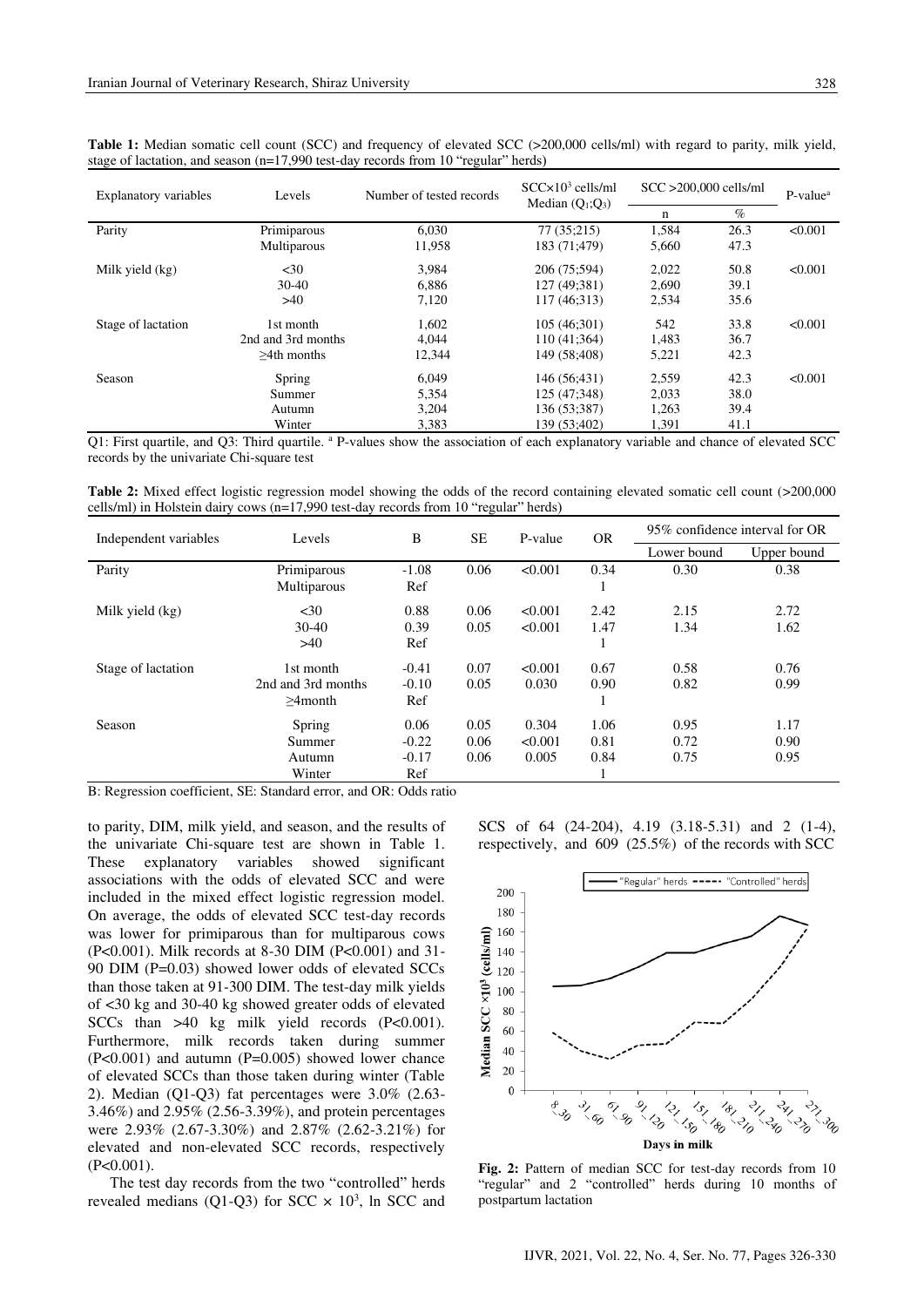$>200,000$  cells/ml.

The proportion of elevated SCC test-day records in "controlled" herds was significantly lower than that of "regular" herds from the 1st to the 9th month of lactation  $(P<0.01)$  but not for the 10th month. The patterns of SCC variation during 10 months of lactation for the "regular" and "controlled" herds are presented in Fig. 2.

## **Discussion**

The results of the present study provide updated information on SCC, although they cannot be regarded as representative for all commercial dairy herds in Iran. The median SCC was lower than 400,000 (Bolourchi et al., 2008) and 250,000 cells/ml (Sadeghi-Sefidmazgi and Rayatdoost-Baghal, 2014), reported earlier for Iranian Holstein dairy herds. These findings may indicate improvements in the last years. The present study and other recent Iranian studies (Chegini et al., 2017; Kheirabadi, 2018), however, show that several herds (40.3% of test-day records in "regular" herds with SCC  $>200,000$ ) do not meet the targets for the dairy farm (80) to 85% of test-day records with SCC <200,000 cells/ml; Bradley and Green, 2005; Constable et al., 2016).

In the present study, SCC in the two "controlled" herds were on average 55,000 cells/ml lower than in "regular" herds, and only 25.5% of test-day records had elevated SCC. Even though performing a precise mastitis control program is costly, increased milk yield and quality would be a strong stimulus for dairy farmers.

Higher odds of elevated SCC in multiparous cows may be explained by an increased probability of infection and a higher prevalence of permanent glandular damage from resolved infections compared to primiparae (Saravanan et al., 2015; Hiitio et al., 2017). A higher probability of elevated SCC in lower or medium yielding cows  $(\leq 40 \text{ kg/d})$  is in line with reports that showed an association with SCC and reduced milk yield (Hand et al., 2012; Goncalves et al., 2018a). On the other hand, increasing milk vield may have a dilution effect on SCC (Green et al., 2006) and, thus, masks SCM.

In accordance with a previous studies (Laevens et al., 1997; Sharma et al., 2011; Kern et al., 2018), SCC was lowest during the first 2 months of lactation, and gradually increased over the rest of lactation. The decreased dilution effect after 3-4 months of lactation, repeated exposure to milking equipment, and the increased chance of infection can explain the increased SCC later in lactation (Harmon, 1994). Although a higher SCC has been reported during warmer seasons (Zucali et al., 2011), we found lower proportions of elevated SCCs in summer and autumn than in winter. As described, the study region has a mild and humid winter. The difference in the climate of geographical regions and lower sanitary measures in winter may be reasons for differences in the growth of environmental bacteria in the bedding material of housed stocks, resulting in a contradictory effect of season on SCC.

Fat and protein percentages increased in cows with elevated SCC, which is in accordance with other investigations (Atasever and Stadnik, 2015; Chegini et al., 2017; Goncalves et al., 2018b).

This study provides information about SCC profiles, host and environmental factors influencing SCC, and effects of a mastitis control program on udder health in commercial dairy herds under semi-arid climate condition. Host and environmental characteristics should be considered for the interpretation of SCC results at individual and herd levels. Our findings suggest that mastitis control programs can help dairy producers to reach the standard milk quality.

#### Acknowledgement

This study was supported financially by the Research Council of Ferdowsi University of Mashhad, Mashhad, Iran (grant number: 41185).

# **Conflict of interest**

The authors declare that they have no conflict of interest.

# **References**

- Atasever, S and Stadnik, L (2015). Factors affecting daily milk yield, fat and protein percentage, and somatic cell count in primiparous Holstein cows. Indian J. Anim. Res., 49: 313-316.
- Blowey, RW and Edmondson, P (2010). Mastitis control in dairy herds. 2nd Edn., Cambridge, CAB International. PP: 152-170.
- Bolourchi, M; Mokhber, DM; Kasravi, R; Moghimi, EA and Hovareshti, P (2008). An estimation of national average of milk somatic cell count and production losses due to subclinical mastitis in commercial dairy herds in Iran. J. Vet. Res., 63: 263-266.
- Bradley, A and Green, M (2005). Use and interpretation of somatic cell count data in dairy cows. In Pract., 27: 310-315.
- Chegini, A; Hossein-Zadeh, NG; Hosseini-Moghadam, H and Shadparvar, AA (2017). Effect of somatic cell count on milk fat and protein in different parities and stages of lactation in Holstein cows. Acta Agric. Slov., 110: 37-45.
- Constable, PD; Hinchcliff, KW; Done, SH and Grünberg, W (2016). Veterinary medicine: A textbook of the diseases of cattle, horses, sheep, pigs and goats. 11th Edn., China, Elsevier Health Sciences. PP: 1912-1970.
- Goncalves, JL; Cue, RI; Botaro, BG; Horst, JA; Valloto, AA and Santos, MV (2018a). Milk losses associated with somatic cell counts by parity and stage of lactation. J. Dairy Sci., 101: 4357-4366.
- Goncalves, JL; Kamphuis, C; Martins, CMMR; Barreiro, JR; Tomazi, T; Gameiro, AH; Hogeveen, H and dos Santos, MV (2018b). Bovine subclinical mastitis reduces milk yield and economic return. Livest. Sci., 210: 25-32.
- Green, L; Schukken, Y and Green, M (2006). On distinguishing cause and consequence: Do high somatic cell counts lead to lower milk yield or does high milk yield lead to lower somatic cell count? Prev. Vet. Med., 76: 74-89
- Hand, K.J; Godkin, A and Kelton, DF (2012). Milk production and somatic cell counts: A cow-level analysis. J.